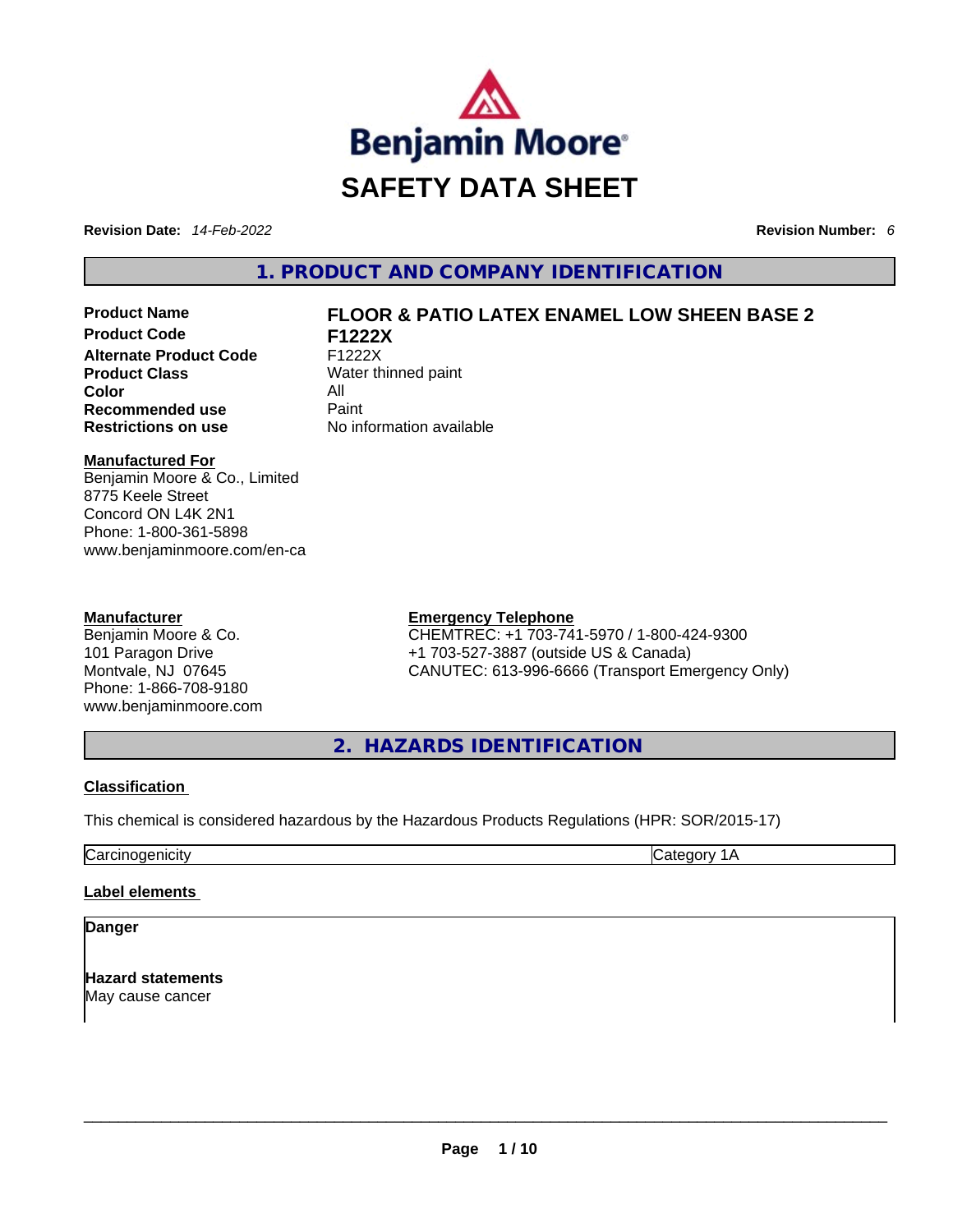

**Appearance** liquid

**Odor** little or no odor

### **Precautionary Statements - Prevention**

Obtain special instructions before use Do not handle until all safety precautions have been read and understood Use personal protective equipment as required

### **Precautionary Statements - Response**

IF exposed or concerned: Get medical advice/attention

# **Precautionary Statements - Storage**

Store locked up

### **Precautionary Statements - Disposal**

Dispose of contents/container to an approved waste disposal plant

### **Other information**

No information available

 **CAUTION:** All floor coatings may become slippery when wet. Where non-skid characteristics are desired, use an appropriate anti-slip aggregate.

 **WARNING:** This product contains isothiazolinone compounds at levels of <0.1%. These substances are biocides commonly found in most paints and a variety of personal care products as a preservative. Certain individuals may be sensitive or allergic to these substances, even at low levels.

# **3. COMPOSITION INFORMATION ON COMPONENTS**

| <b>Chemical name</b>               | CAS No.    | Weight-%       | Hazardous Material<br>registry number<br>(HMIRA registry #) | Date HMIRA filed and<br>Information Review Act date exemption granted<br>(if applicable) |
|------------------------------------|------------|----------------|-------------------------------------------------------------|------------------------------------------------------------------------------------------|
| Barium sulfate                     | 7727-43-7  | $10 - 30\%$    |                                                             |                                                                                          |
| Titanium dioxide                   | 13463-67-7 | 7 - 13%        |                                                             |                                                                                          |
| Silica, crystalline                | 14808-60-7 | $0.25 - 0.5%$  |                                                             |                                                                                          |
| Sodium C14-C16 olefin<br>sulfonate | 68439-57-6 | $0.1 - 0.25\%$ |                                                             |                                                                                          |

\*The exact percentage (concentration) of composition has been withheld as a trade secret

# **4. FIRST AID MEASURES**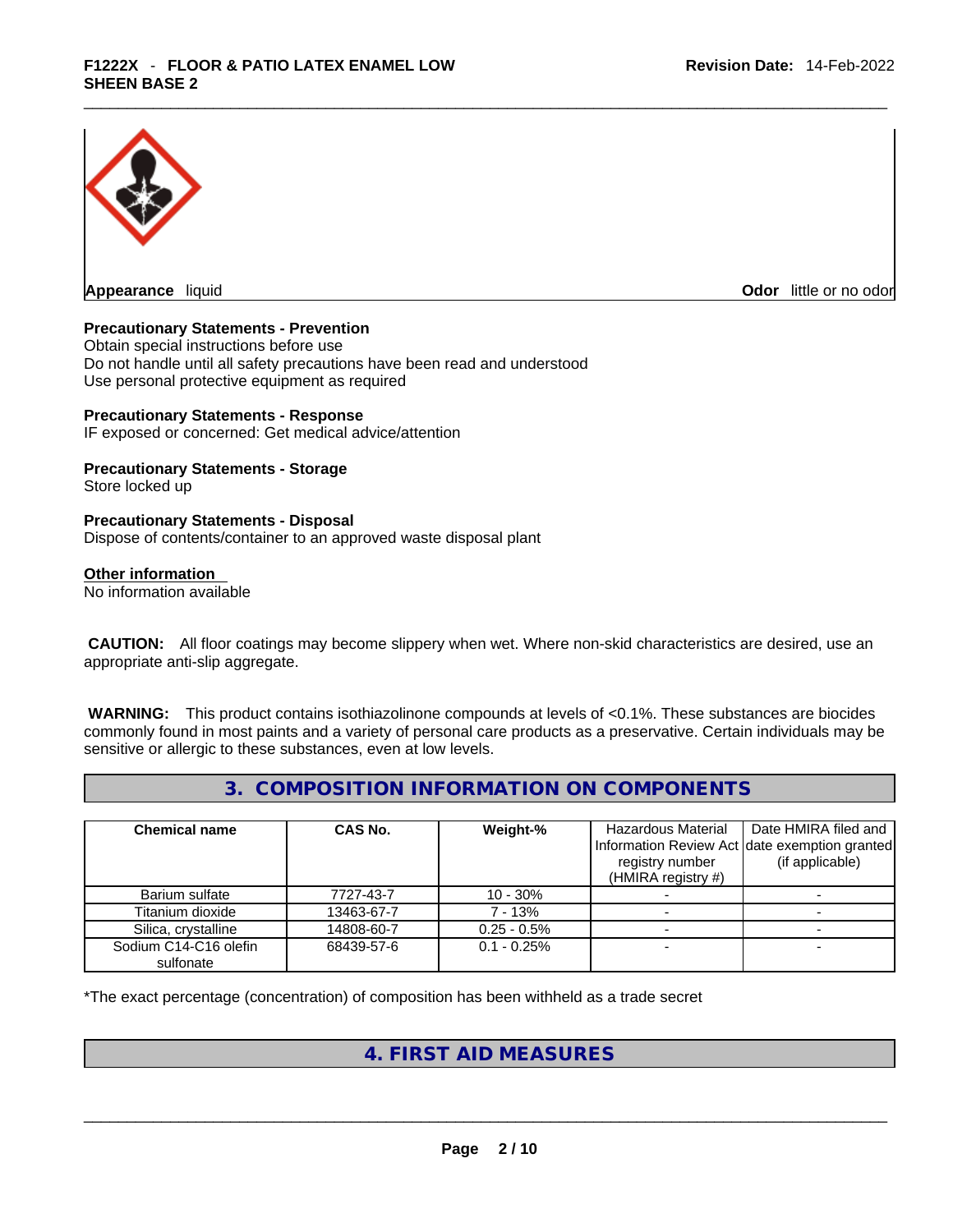| <b>General Advice</b>                  | No hazards which require special first aid measures.                                                     |
|----------------------------------------|----------------------------------------------------------------------------------------------------------|
| <b>Eye Contact</b>                     | Rinse thoroughly with plenty of water for at least 15<br>minutes and consult a physician.                |
| <b>Skin Contact</b>                    | Wash off immediately with soap and plenty of water while<br>removing all contaminated clothes and shoes. |
| <b>Inhalation</b>                      | Move to fresh air. If symptoms persist, call a physician.                                                |
| Ingestion                              | Clean mouth with water and afterwards drink plenty of<br>water. Consult a physician if necessary.        |
| <b>Most Important Symptoms/Effects</b> | None known.                                                                                              |
| <b>Notes To Physician</b>              | Treat symptomatically.                                                                                   |
|                                        |                                                                                                          |

**5. FIRE-FIGHTING MEASURES** 

| <b>Suitable Extinguishing Media</b>                                                                                                                                                    | Use extinguishing measures that are appropriate to local<br>circumstances and the surrounding environment.                                   |  |  |  |
|----------------------------------------------------------------------------------------------------------------------------------------------------------------------------------------|----------------------------------------------------------------------------------------------------------------------------------------------|--|--|--|
| Protective equipment and precautions for firefighters                                                                                                                                  | As in any fire, wear self-contained breathing apparatus<br>pressure-demand, MSHA/NIOSH (approved or equivalent)<br>and full protective gear. |  |  |  |
| <b>Specific Hazards Arising From The Chemical</b>                                                                                                                                      | Closed containers may rupture if exposed to fire or<br>extreme heat.                                                                         |  |  |  |
| <b>Sensitivity to mechanical impact</b>                                                                                                                                                | No.                                                                                                                                          |  |  |  |
| Sensitivity to static discharge                                                                                                                                                        | No                                                                                                                                           |  |  |  |
| <b>Flash Point Data</b><br>Flash point (°F)<br>Flash Point (°C)<br><b>Method</b><br><b>Flammability Limits In Air</b><br>Lower flammability limit:<br><b>Upper flammability limit:</b> | Not applicable<br>Not applicable<br>Not applicable<br>Not applicable<br>Not applicable                                                       |  |  |  |
| Flammability: 0<br>Health: 1<br>NFPA                                                                                                                                                   | <b>Instability: 0</b><br><b>Special: Not Applicable</b>                                                                                      |  |  |  |
| <b>NFPA Legend</b><br>0 - Not Hazardous<br>1 - Slightly<br>2 - Moderate<br>3 - High                                                                                                    |                                                                                                                                              |  |  |  |

4 - Severe

*The ratings assigned are only suggested ratings, the contractor/employer has ultimate responsibilities for NFPA ratings where this system is used.*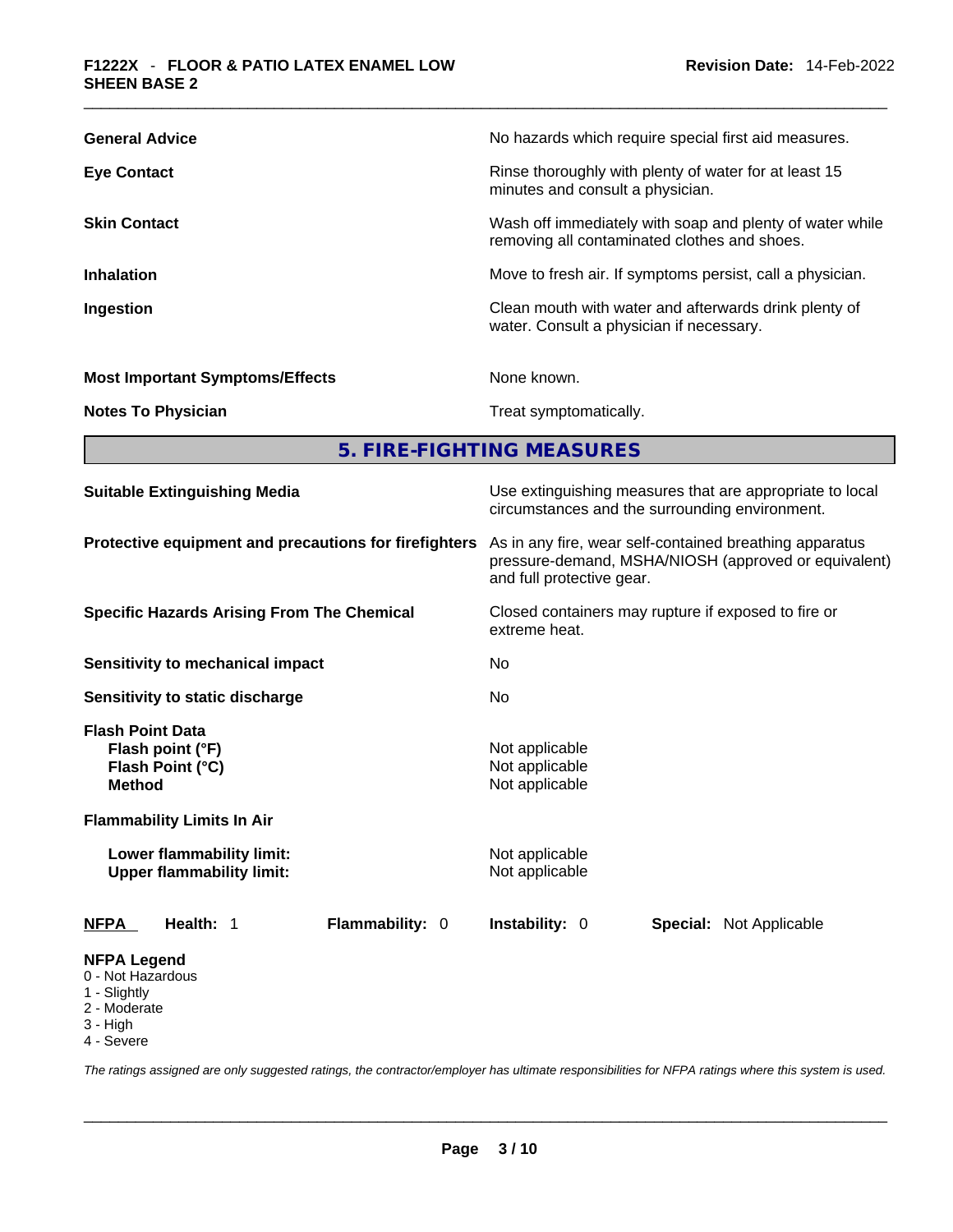*Additional information regarding the NFPA rating system is available from the National Fire Protection Agency (NFPA) at www.nfpa.org.* 

### **6. ACCIDENTAL RELEASE MEASURES**

**Personal Precautions Avoid contact with skin, eyes and clothing. Ensure Personal Precautions** adequate ventilation.

**Other Information Other Information Prevent further leakage or spillage if safe to do so.** 

**Environmental precautions** See Section 12 for additional Ecological Information.

**Methods for Cleaning Up Example 20 All 20 All 20 All 20 Soak** up with inert absorbent material. Sweep up and shovel into suitable containers for disposal.

# **7. HANDLING AND STORAGE**

**Handling Handling Avoid contact with skin, eyes and clothing. Avoid breathing** vapors, spray mists or sanding dust. In case of insufficient ventilation, wear suitable respiratory equipment.

**Storage Example 2 Keep container tightly closed.** Keep out of the reach of

**Incompatible Materials Materials** No information available

### **8. EXPOSURE CONTROLS/PERSONAL PROTECTION**

children.

### **Exposure Limits**

| <b>Chemical name</b> | <b>ACGIH TLV</b>                                                                                                                          | <b>Alberta</b>                  | <b>British Columbia</b>                          | <b>Ontario</b>              | Quebec                                            |
|----------------------|-------------------------------------------------------------------------------------------------------------------------------------------|---------------------------------|--------------------------------------------------|-----------------------------|---------------------------------------------------|
| Barium sulfate       | TWA: $5 \text{ mg/m}^3$<br>inhalable particulate<br>matter, particulate<br>matter containing no<br>asbestos and <1%<br>crystalline silica | 10 mg/m $3$ - TWA               | $5 \text{ mg/m}^3$ - TWA                         | $5 \text{ mg/m}^3$ - TWA    | 10 mg/m $3$ - TWAEV<br>$5 \text{ mg/m}^3$ - TWAEV |
| Titanium dioxide     | TWA: $10 \text{ mg/m}^3$                                                                                                                  | 10 mg/m $3$ - TWA               | 10 mg/m $3$ - TWA<br>$3$ mg/m <sup>3</sup> - TWA | 10 mg/m $3$ - TWA           | 10 mg/m $3$ - TWAEV                               |
| Silica, crystalline  | TWA: $0.025$ mg/m <sup>3</sup><br>respirable particulate<br>matter                                                                        | $0.025$ mg/m <sup>3</sup> - TWA | $0.025$ mg/m <sup>3</sup> - TWA                  | $0.10 \text{ mg/m}^3$ - TWA | $0.1$ mg/m <sup>3</sup> - TWAEV                   |

### **Legend**

ACGIH - American Conference of Governmental Industrial Hygienists

Alberta - Alberta Occupational Exposure Limits

British Columbia - British Columbia Occupational Exposure Limits

Ontario - Ontario Occupational Exposure Limits

Quebec - Quebec Occupational Exposure Limits

N/E - Not established

### **Personal Protective Equipment**

**Engineering Measures Ensure 2018** Ensure adequate ventilation, especially in confined areas.

**Eye/Face Protection** Safety glasses with side-shields. \_\_\_\_\_\_\_\_\_\_\_\_\_\_\_\_\_\_\_\_\_\_\_\_\_\_\_\_\_\_\_\_\_\_\_\_\_\_\_\_\_\_\_\_\_\_\_\_\_\_\_\_\_\_\_\_\_\_\_\_\_\_\_\_\_\_\_\_\_\_\_\_\_\_\_\_\_\_\_\_\_\_\_\_\_\_\_\_\_\_\_\_\_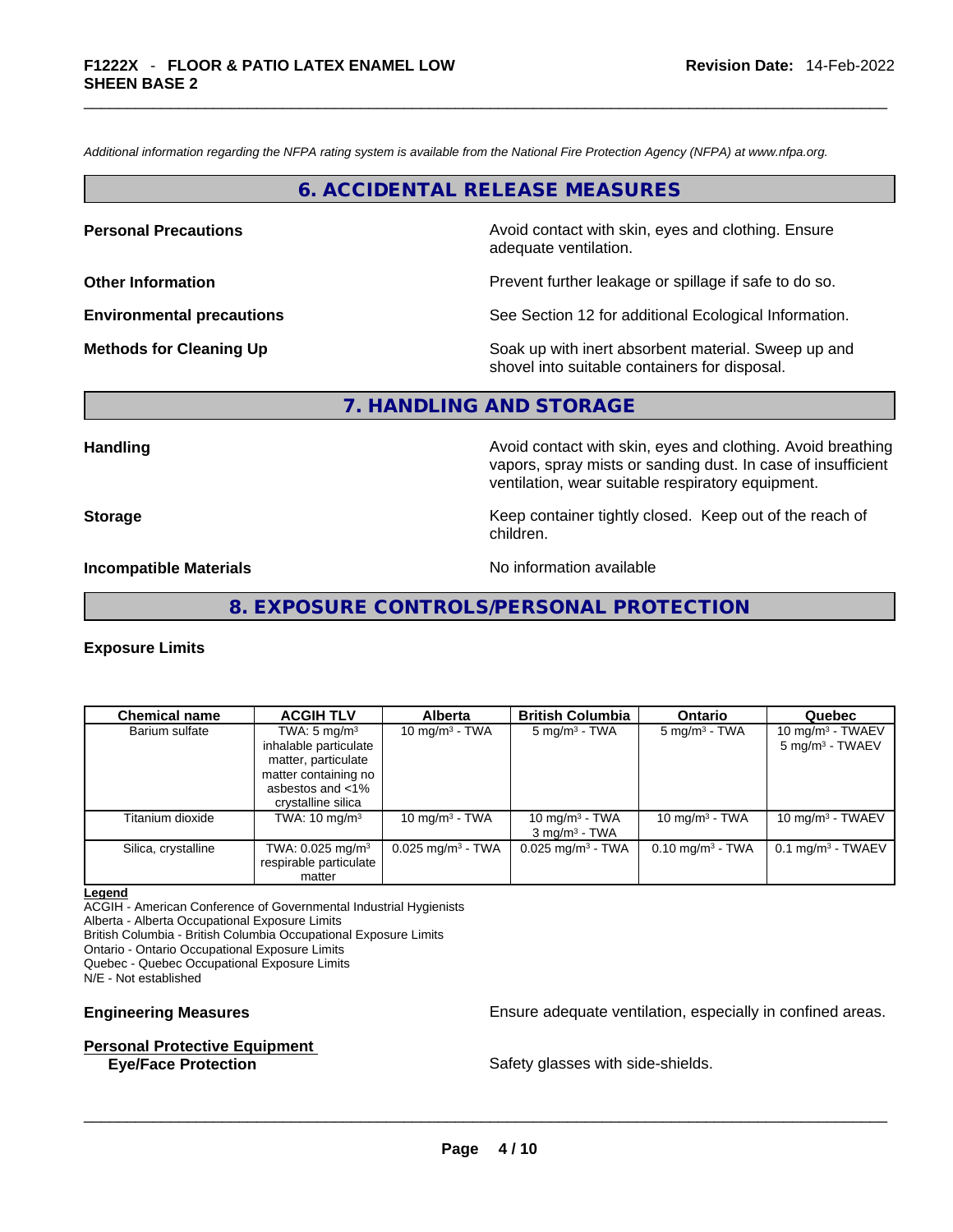**Skin Protection Protection Protective gloves and impervious clothing. Respiratory Protection In case of insufficient ventilation wear suitable respiratory** equipment.

**Hygiene Measures Avoid contact with skin, eyes and clothing. Remove and Avoid contact with skin, eyes and clothing. Remove and** wash contaminated clothing before re-use. Wash thoroughly after handling.

# **9. PHYSICAL AND CHEMICAL PROPERTIES**

**Appearance** liquid **Odor Odor Odor Odor Odor Odor** *little or no odor little or no odor* **Odor Threshold** No information available **Density (lbs/gal)** 10.5 - 10.9 **Specific Gravity** 1.25 - 1.31 **pH**<br>
Viscosity (cps) The Contract of the Contract of the Viscosity (cps) and Viscosity (cps) **Solubility(ies)** No information available in the solution of the solution of the solution available in the solution of the solution of the solution of the solution of the solution of the solution of the solution of the so **Water solubility No information available No information available Evaporation Rate No information available No information available Vapor pressure No information available No information available Vapor density No information available No information available Wt. % Solids** 45 - 55 **Vol. % Solids** 30 - 40 **Wt. % Volatiles Vol. % Volatiles** 60 - 70 **VOC Regulatory Limit (g/L)** < 50 **Boiling Point (°F)** 212 **Boiling Point (°C)** 100 **Freezing point (°F)** 32 **Freezing Point (°C)** 0 **Flash point (°F)** Not applicable **Flash Point (°C)** Not applicable **Method**<br> **Plammability (solid, gas)**<br> **Commability (solid, gas)**<br> **Not** applicable **Flammability (solid, gas)** Not applicable Not applicable<br>
Upper flammability limit: Not applicable **Upper flammability limit:**<br> **Lower flammability limit:**<br>
Not applicable<br>
Not applicable **Lower flammability limit:**<br> **Autoignition Temperature (°F)** Not applicable Not applicable in the Muslim Muslim Available **Autoignition Temperature (°F)**<br> **Autoignition Temperature (°C)** No information available **Autoignition Temperature (°C) Decomposition Temperature (°F)** No information available **Decomposition Temperature (°C)** No information available **Partition coefficient** No information available

# **Viscosity (cps)** No information available

# **10. STABILITY AND REACTIVITY**

| <b>Reactivity</b>             | Not Applicable                           |
|-------------------------------|------------------------------------------|
| <b>Chemical Stability</b>     | Stable under normal conditions.          |
| <b>Conditions to avoid</b>    | Prevent from freezing.                   |
| <b>Incompatible Materials</b> | No materials to be especially mentioned. |
|                               |                                          |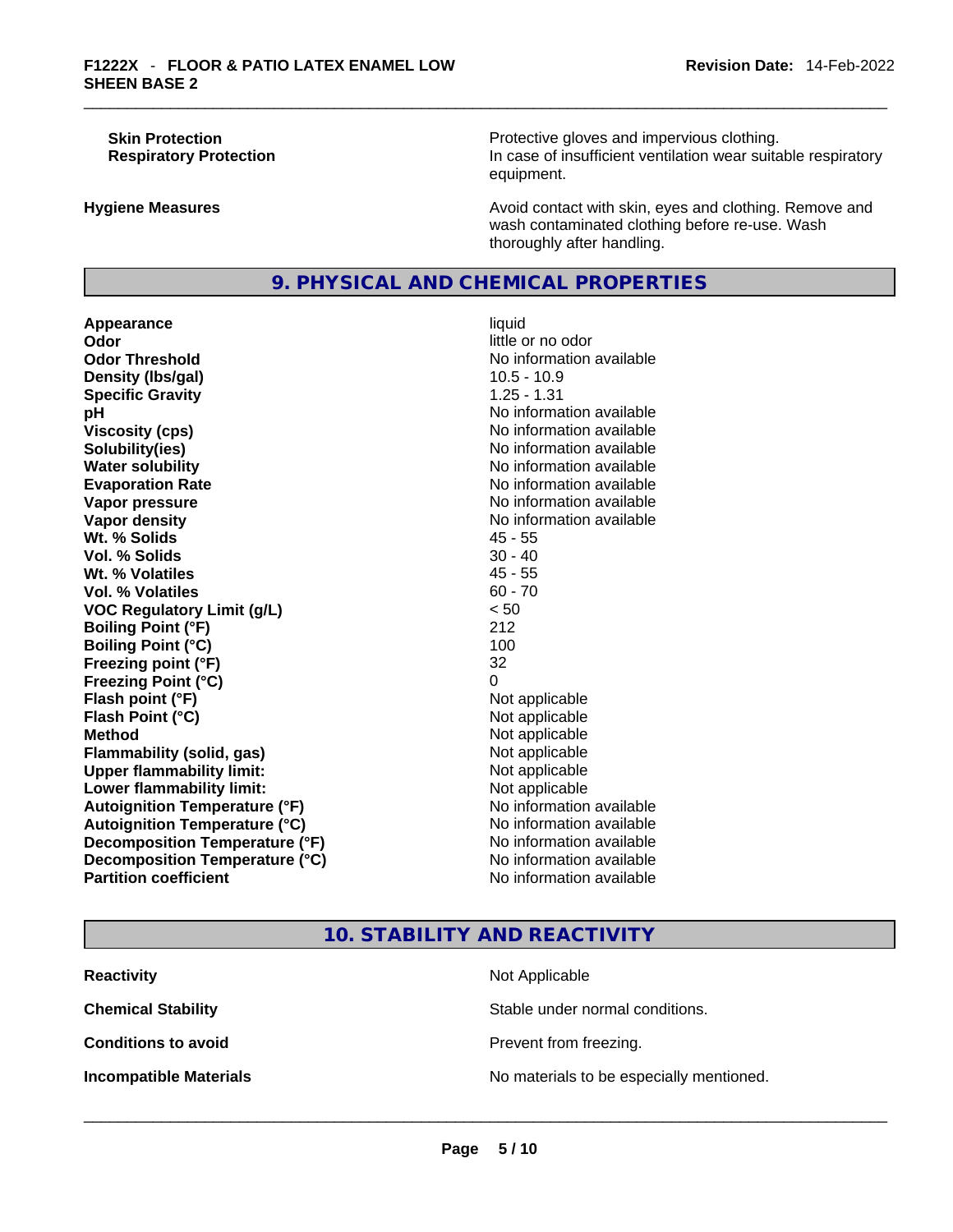$\mathsf{L}$ 

**Hazardous Decomposition Products** None under normal use.

| Possibility of hazardous reactions                                                                                                                                                                                                                                                                                 | None under normal conditions of use.                                                                                                                                                                                                                                                                                                                                                                                                                                                                                                                   |
|--------------------------------------------------------------------------------------------------------------------------------------------------------------------------------------------------------------------------------------------------------------------------------------------------------------------|--------------------------------------------------------------------------------------------------------------------------------------------------------------------------------------------------------------------------------------------------------------------------------------------------------------------------------------------------------------------------------------------------------------------------------------------------------------------------------------------------------------------------------------------------------|
|                                                                                                                                                                                                                                                                                                                    | 11. TOXICOLOGICAL INFORMATION                                                                                                                                                                                                                                                                                                                                                                                                                                                                                                                          |
| <b>Product Information</b><br>Information on likely routes of exposure                                                                                                                                                                                                                                             |                                                                                                                                                                                                                                                                                                                                                                                                                                                                                                                                                        |
| <b>Principal Routes of Exposure</b>                                                                                                                                                                                                                                                                                | Eye contact, skin contact and inhalation.                                                                                                                                                                                                                                                                                                                                                                                                                                                                                                              |
| <b>Acute Toxicity</b><br><b>Product Information</b>                                                                                                                                                                                                                                                                | No information available                                                                                                                                                                                                                                                                                                                                                                                                                                                                                                                               |
| Symptoms related to the physical, chemical and toxicological characteristics                                                                                                                                                                                                                                       |                                                                                                                                                                                                                                                                                                                                                                                                                                                                                                                                                        |
| <b>Symptoms</b>                                                                                                                                                                                                                                                                                                    | No information available                                                                                                                                                                                                                                                                                                                                                                                                                                                                                                                               |
|                                                                                                                                                                                                                                                                                                                    | Delayed and immediate effects as well as chronic effects from short and long-term exposure                                                                                                                                                                                                                                                                                                                                                                                                                                                             |
| Eye contact<br>Skin contact<br>Inhalation<br><b>Ingestion</b><br><b>Sensitization</b><br><b>Neurological Effects</b><br><b>Mutagenic Effects</b><br><b>Reproductive Effects</b><br><b>Developmental Effects</b><br><b>Target organ effects</b><br><b>STOT - single exposure</b><br><b>STOT - repeated exposure</b> | May cause slight irritation<br>Substance may cause slight skin irritation. Prolonged or<br>repeated contact may dry skin and cause irritation.<br>May cause irritation of respiratory tract.<br>Ingestion may cause gastrointestinal irritation, nausea,<br>vomiting and diarrhea.<br>No information available.<br>No information available.<br>No information available.<br>No information available.<br>No information available.<br>No information available.<br>No information available.<br>Causes damage to organs through prolonged or repeated |
| Other adverse effects<br><b>Aspiration Hazard</b>                                                                                                                                                                                                                                                                  | exposure if inhaled.<br>No information available.<br>No information available.                                                                                                                                                                                                                                                                                                                                                                                                                                                                         |
| <b>Numerical measures of toxicity</b>                                                                                                                                                                                                                                                                              |                                                                                                                                                                                                                                                                                                                                                                                                                                                                                                                                                        |
| The following values are calculated based on chapter 3.1 of the GHS document                                                                                                                                                                                                                                       |                                                                                                                                                                                                                                                                                                                                                                                                                                                                                                                                                        |
| <b>ATEmix (oral)</b><br><b>ATEmix (inhalation-dust/mist)</b>                                                                                                                                                                                                                                                       | 97657 mg/kg<br>9.7 mg/L                                                                                                                                                                                                                                                                                                                                                                                                                                                                                                                                |
| <b>Component Information</b>                                                                                                                                                                                                                                                                                       |                                                                                                                                                                                                                                                                                                                                                                                                                                                                                                                                                        |

| Chemical name                  | Oral LD50             | Dermal LD50 | Inhalation LC50 |
|--------------------------------|-----------------------|-------------|-----------------|
| Barium sulfate<br>7727-43-7    | = 307000 mg/kg (Rat)  |             |                 |
| Titanium dioxide<br>13463-67-7 | $> 10000$ mg/kg (Rat) |             |                 |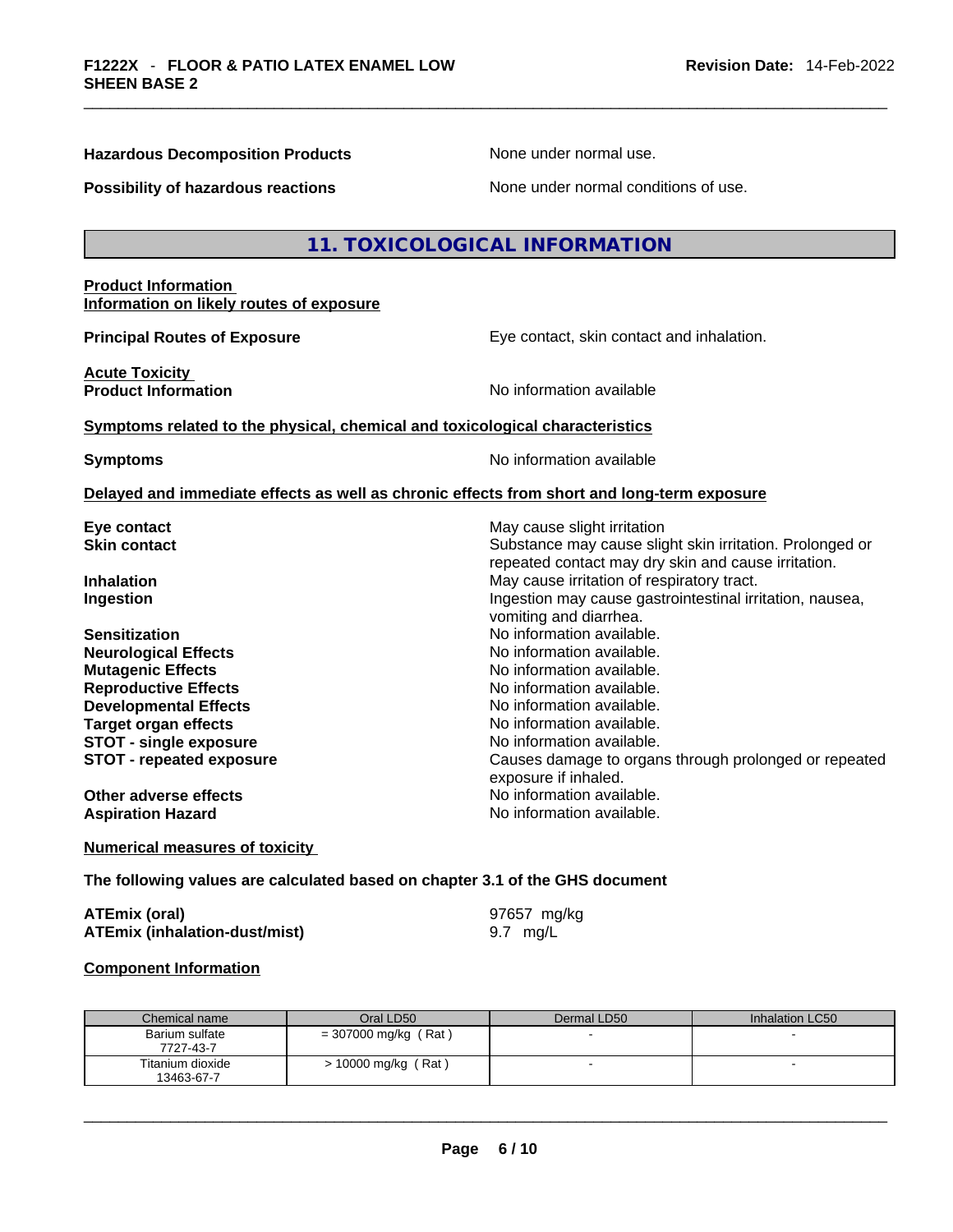### \_\_\_\_\_\_\_\_\_\_\_\_\_\_\_\_\_\_\_\_\_\_\_\_\_\_\_\_\_\_\_\_\_\_\_\_\_\_\_\_\_\_\_\_\_\_\_\_\_\_\_\_\_\_\_\_\_\_\_\_\_\_\_\_\_\_\_\_\_\_\_\_\_\_\_\_\_\_\_\_\_\_\_\_\_\_\_\_\_\_\_\_\_ **F1222X** - **FLOOR & PATIO LATEX ENAMEL LOW SHEEN BASE 2**

|                                 | າາາດ                |                      |                                      |
|---------------------------------|---------------------|----------------------|--------------------------------------|
| Sodium C14-C16 olefin sulfonate | Rat<br>= 2220 mg/kg | Rabbit<br>-740 ma/ka | Rat <sup>'</sup><br>.52 ma/L<br>\4 h |
| 68439-57-6                      |                     |                      |                                      |

### **Chronic Toxicity**

### **Carcinogenicity**

*The information below indicates whether each agency has listed any ingredient as a carcinogen:.* 

| <b>Chemical name</b> | <b>IARC</b>                    | <b>NTP</b>             |
|----------------------|--------------------------------|------------------------|
|                      | 2B - Possible Human Carcinogen |                        |
| 'Titanium dioxide    |                                |                        |
|                      | 1 - Human Carcinogen           | Known Human Carcinogen |
| Silica, crystalline  |                                |                        |

• Crystalline Silica has been determined to be carcinogenic to humans by IARC (1) when in respirable form. Risk of cancer depends on duration and level of inhalation exposure to spray mist or dust from sanding the dried paint.

• Although IARC has classified titanium dioxide as possibly carcinogenic to humans (2B), their summary concludes: "No significant exposure to titanium dioxide is thought to occur during the use of products in which titanium dioxide is bound to other materials, such as paint."

### **Legend**

IARC - International Agency for Research on Cancer NTP - National Toxicity Program OSHA - Occupational Safety & Health Administration

**12. ECOLOGICAL INFORMATION** 

### **Ecotoxicity Effects**

The environmental impact of this product has not been fully investigated.

### **Product Information**

# **Acute Toxicity to Fish**

No information available

### **Acute Toxicity to Aquatic Invertebrates**

No information available

**Acute Toxicity to Aquatic Plants**

No information available

### **Persistence / Degradability**

No information available.

### **Bioaccumulation**

No information available.

### **Mobility in Environmental Media**

No information available.

**Ozone**<br>No information available No information available \_\_\_\_\_\_\_\_\_\_\_\_\_\_\_\_\_\_\_\_\_\_\_\_\_\_\_\_\_\_\_\_\_\_\_\_\_\_\_\_\_\_\_\_\_\_\_\_\_\_\_\_\_\_\_\_\_\_\_\_\_\_\_\_\_\_\_\_\_\_\_\_\_\_\_\_\_\_\_\_\_\_\_\_\_\_\_\_\_\_\_\_\_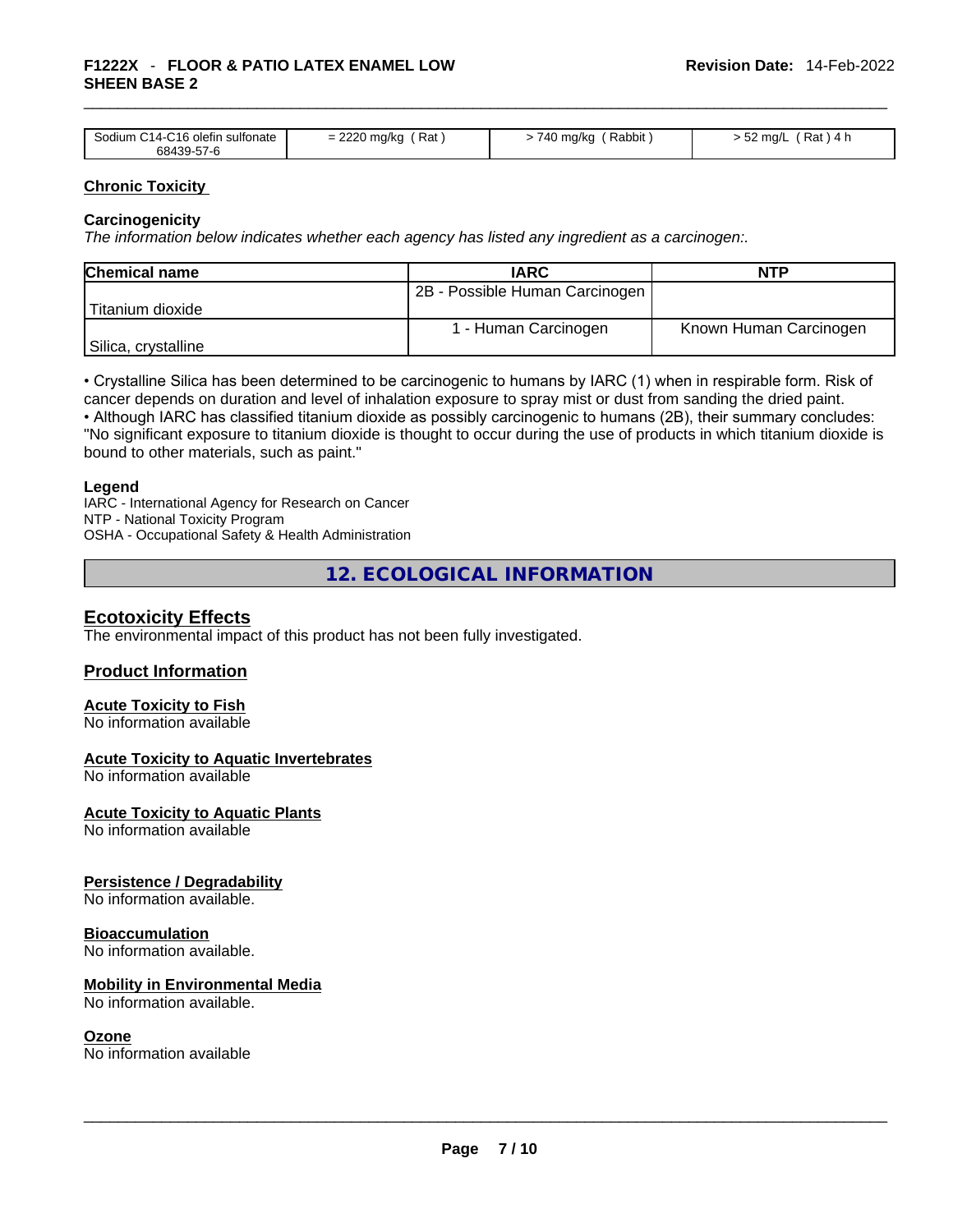### **Component Information**

### **Acute Toxicity to Fish**

Titanium dioxide  $LC50:$  > 1000 mg/L (Fathead Minnow - 96 hr.)

### **Acute Toxicity to Aquatic Invertebrates**

No information available

### **Acute Toxicity to Aquatic Plants**

No information available

## **13. DISPOSAL CONSIDERATIONS**

**Waste Disposal Method** Dispose of in accordance with federal, state, provincial, and local regulations. Local requirements may vary, consult your sanitation department or state-designated environmental protection agency for more disposal options.

**14. TRANSPORT INFORMATION** 

**TDG** Not regulated

**ICAO / IATA** Not regulated

**IMDG / IMO** Not regulated

# **15. REGULATORY INFORMATION**

### **International Inventories**

**TSCA: United States** Yes - All components are listed or exempt. **DSL: Canada** Yes - All components are listed or exempt.

### **National Pollutant Release Inventory (NPRI)**

### **NPRI Parts 1- 4**

This product contains the following Parts 1-4 NPRI chemicals:

*None*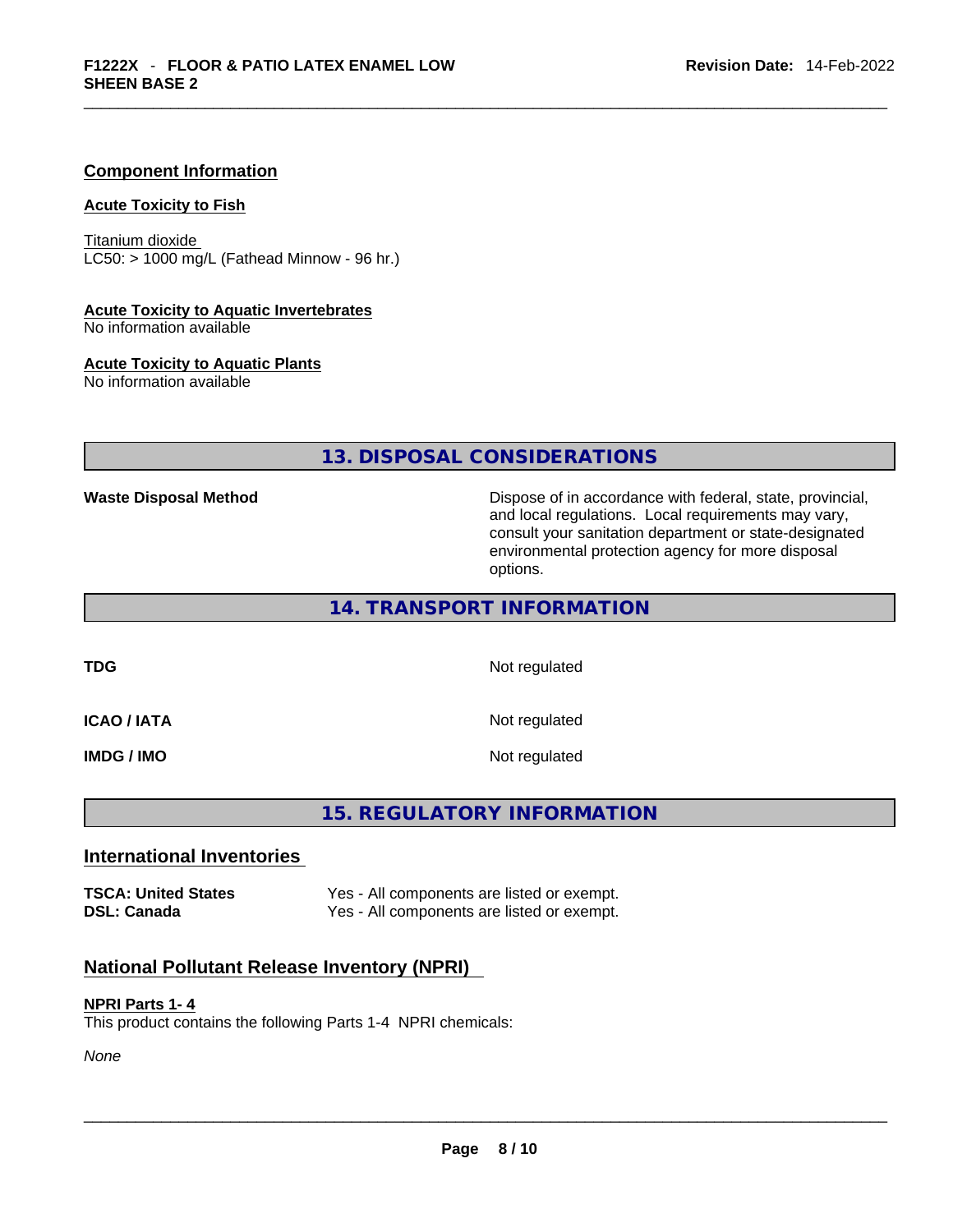### **NPRI Part 5**

This product contains the following NPRI Part 5 Chemicals:

### *None*

### **WHMIS Regulatory Status**

This product has been classified in accordance with the hazard criteria of the Hazardous Products Regulations (HPR) and the SDS contains all the information required by the HPR.

| <b>16. OTHER INFORMATION</b> |  |
|------------------------------|--|
|------------------------------|--|

| HMIS                                     | Health: $1^*$ | <b>Flammability: 0</b> | <b>Reactivity: 0</b> | PPE: - |  |
|------------------------------------------|---------------|------------------------|----------------------|--------|--|
| <b>HMIS Legend</b><br>0 - Minimal Hazard |               |                        |                      |        |  |

- 
- 1 Slight Hazard
- 2 Moderate Hazard
- 3 Serious Hazard
- 4 Severe Hazard
- **Chronic Hazard**

X - Consult your supervisor or S.O.P. for "Special" handling instructions.

Note: The PPE rating has intentionally been left blank. Choose appropriate PPE that will protect employees from the hazards the material will *present under the actual normal conditions of use.* 

*Caution: HMISÒ ratings are based on a 0-4 rating scale, with 0 representing minimal hazards or risks, and 4 representing significant hazards or risks. Although HMISÒ ratings are not required on MSDSs under 29 CFR 1910.1200, the preparer, has chosen to provide them. HMISÒ ratings are to be used only in conjunction with a fully implemented HMISÒ program by workers who have received appropriate HMISÒ training. HMISÒ is a registered trade and service mark of the NPCA. HMISÒ materials may be purchased exclusively from J. J. Keller (800) 327-6868.* 

 **WARNING!** If you scrape, sand, or remove old paint, you may release lead dust. LEAD IS TOXIC. EXPOSURE TO LEAD DUST CAN CAUSE SERIOUS ILLNESS, SUCH AS BRAIN DAMAGE, ESPECIALLY IN CHILDREN. PREGNANT WOMEN SHOULD ALSO AVOID EXPOSURE.Wear a NIOSH approved respirator to control lead exposure. Clean up carefully with a HEPA vacuum and a wet mop. Before you start, find out how to protect yourself and your family by logging onto Health Canada at

http://www.hc-sc.gc.ca/ewh-semt/contaminants/lead-plomb/asked\_questions-questions\_posees-eng.php.

| <b>Prepared By</b>                                  | <b>Product Stewardship Department</b><br>Benjamin Moore & Co.<br>101 Paragon Drive<br>Montvale, NJ 07645<br>800-225-5554 |  |
|-----------------------------------------------------|--------------------------------------------------------------------------------------------------------------------------|--|
| <b>Revision Date:</b><br><b>Reason for revision</b> | 14-Feb-2022<br>Not available                                                                                             |  |

### **Disclaimer**

The information contained herein is presented in good faith and believed to be accurate as of the effective date shown above. This information is furnished without warranty of any kind. Employers should use this information only as a **supplement to other information gathered by them and must make independent determination of suitability and** completeness of information from all sources to assure proper use of these materials and the safety and health of